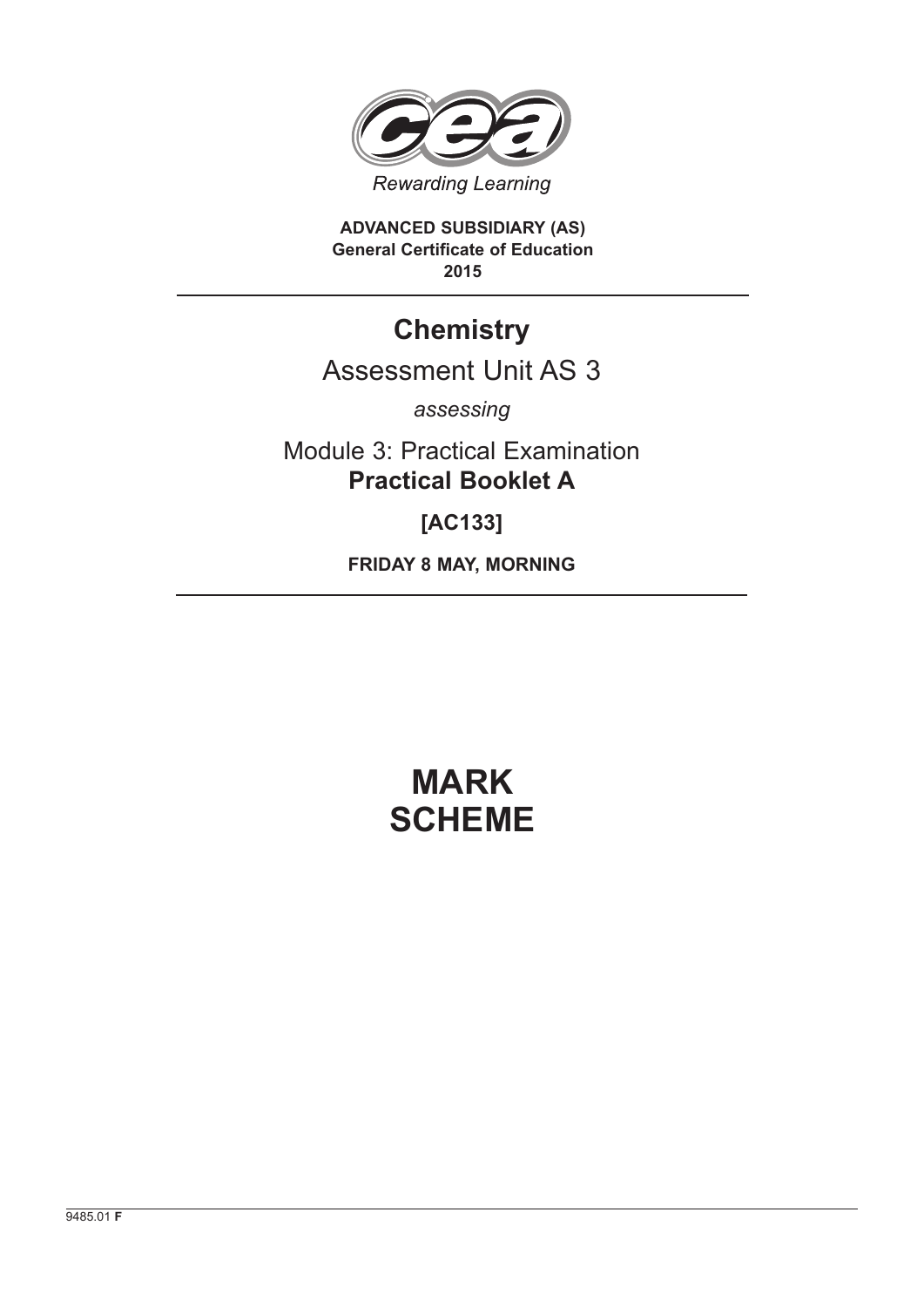# **Annotation**

- 1. Please do all marking in **red** ink.
- 2. All scripts are checked for mathematical errors. Please adopt a system of one tick  $(\checkmark)$  equals 1 mark, e.g. if you have awarded 4 marks for part of a question then 4 ticks  $(\checkmark)$  should be on this candidate's answer.
- 3. The total mark for each question should be recorded in a circle placed opposite the question number in the teacher mark column.
- 4. As candidates have access to scripts please do not write any inappropriate comments on their scripts.

### **General points**

- All calculations are marked according to the number of errors made.
- Errors can be carried through. If the wrong calculation is carried out then the incorrect answer can be carried through. One mistake at the start of a question does not always mean that all marks are lost.
- Listing is when more than one answer is given for a question that only requires one answer, e.g. the precipitate from a chloride with silver nitrate is a white solid; if the candidate states a white or a cream solid, one answer is correct and one answer is wrong. Hence they cancel out.
- Although names might be in the mark scheme it is generally accepted that formulae can replace them. Formulae and names are often interchangeable in chemistry.
- The marking of colours is defined in the 'CCEA GCE Chemistry Acceptable Colours' document.

# **MARKING GUIDELINES**

#### **Interpretation of the Mark Scheme**

• **Carry error through**

 This is where mistakes/wrong answers are penalised when made, but if carried into further steps of the question, then no further penalty is applied. This pertains to calculations and observational/deduction exercises. Please annotate candidates' answers by writing the letters c.e.t. on the appropriate place in the candidates' answers.

### • **Oblique/forward slash**

This indicates an acceptable alternative answer(s).

#### • **Brackets**

 Where an answer is given in the mark scheme and is followed by a word/words in brackets, this indicates that the information within the brackets is non-essential for awarding the mark(s).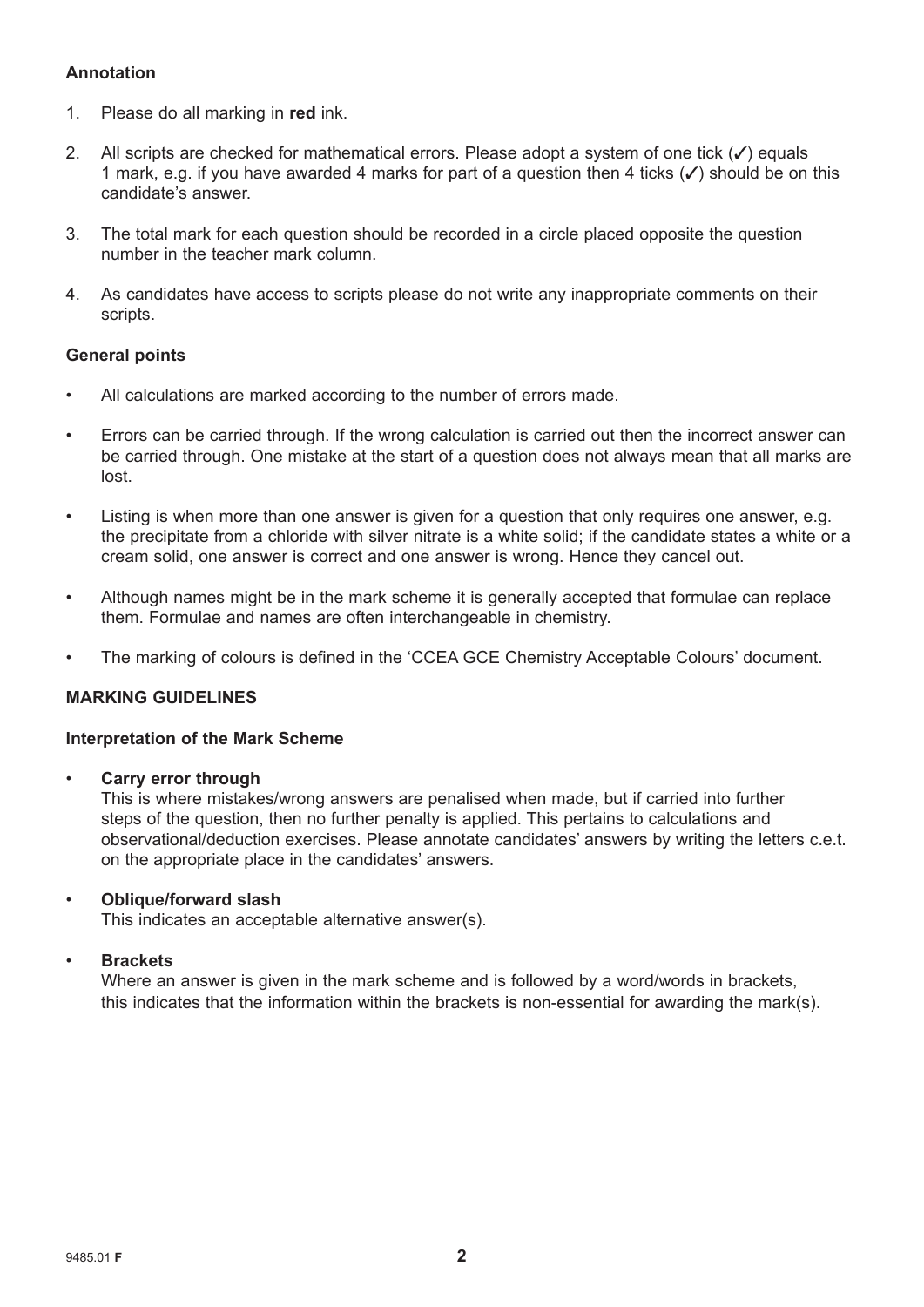# **1 Titration**

Table [3] Decimal places [2] Average titre [2] Titration consistency [1] [8]

### **NOTES**

# **Table [3]**

 The Table should be drawn **as an enclosed table**. It should be labelled with the following:

 initial burette reading, final burette reading and the titre. It is not necessary to use exactly these words but there should be appropriate columns and rows. The recorded readings should be checked for mathematical accuracy. [1]

 The rough titration value should be greater than the accurate values (no more than 2.0  $\text{cm}^3$  greater) [1].

Units, i.e.  $cm<sup>3</sup>$ , should be stated [1].

### **Use of decimal places [2]**

 All burette readings should be to at least one decimal place – each mistake is penalised by one mark.

(However initial burette readings of 0 are penalised once only.)

 If used, the second decimal place position should be 0 or 5 only, other values will be penalised by one mark each time used.

#### **Average titre [2]**

 Accurate titrations only should be used. The use of a rough value is [–1]. The average value can be calculated to two decimal places or more, e.g. 25.15 and 25.20 average to 25.175.

 If three accurate titres are recorded, then the average titre must be calculated using all three accurate titres.

 Any error is [–1]. This might be an incorrect calculation or the omission of units. If the average titre is included in the table then the units indicated on the table apply.

#### **Titration consistency [1]**

 This is the difference within the accurate titrations. If three accurate values are given then the difference between highest and lowest is used.

| <b>Difference</b> | <b>Mark</b>    |
|-------------------|----------------|
| ±0.2              |                |
| >0.2              | $\overline{0}$ |

**AVAILABLE MARKS**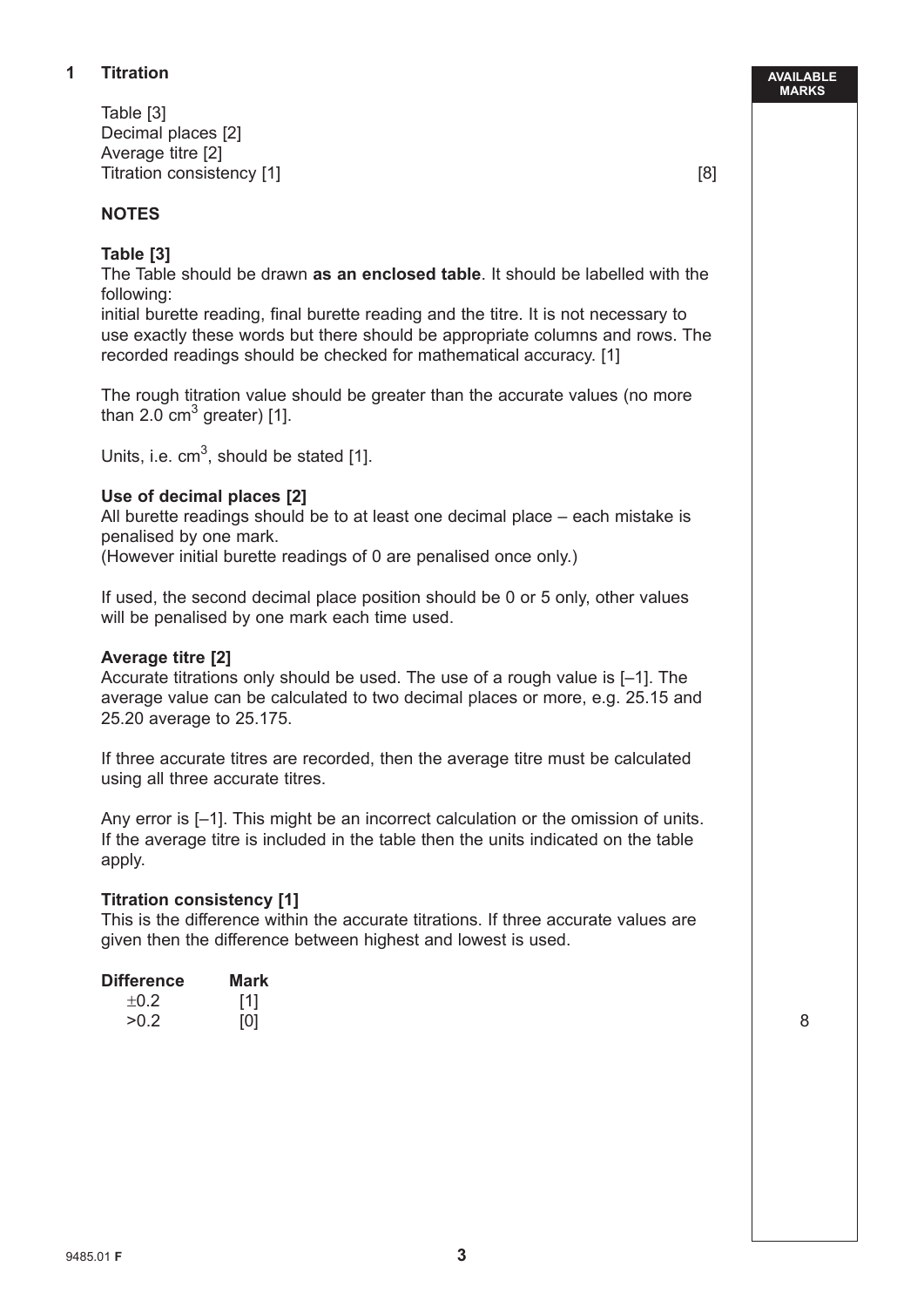# **2 Observation**

 You are provided with three unknown substances, solution **A**, solid **B** and liquid **C**. Carry out the tests described below and record your observations.

(a) Tests on solution  $A$ , ZnSO<sub>4</sub>(aq)

|              | Test                                                                                          | <b>Observations</b>                                      |
|--------------|-----------------------------------------------------------------------------------------------|----------------------------------------------------------|
| 1            | Transfer $1 \text{ cm}^3$ of the solution <b>A</b> into<br>each of three separate test tubes. |                                                          |
|              | (a) Add 5 drops of sodium<br>hydroxide solution to the first<br>test tube.                    | white [1] precipitate [1]                                |
|              | (b) Add $5 \text{ cm}^3$ of sodium hydroxide<br>solution to this test tube.                   | precipitate disappears/colourless<br>solution formed [1] |
| $\mathbf{2}$ | Add 5 drops of barium chloride solution<br>to the second test tube.                           | white [1] precipitate [1]                                |
| 3            | Add 5 drops of silver nitrate solution<br>to the third test tube.                             | no change/colourless solution [1]                        |

# **(b)** Tests on solid **B**,  $\text{Na}_2\text{CO}_3.10\text{H}_2\text{O(s)}$

|              | Test                                                                                                                                                                    | <b>Observations</b>                                                               |
|--------------|-------------------------------------------------------------------------------------------------------------------------------------------------------------------------|-----------------------------------------------------------------------------------|
| 1            | Describe the appearance of <b>B</b> .                                                                                                                                   | white [1] solid                                                                   |
| $\mathbf{2}$ | (a) Add half a spatula measure of <b>B</b> to<br>a test tube one quarter filled with<br>dilute ethanoic acid.<br>(b) Use limewater to test any gas that<br>is produced. | fizzing [1] solid disappears/colourless<br>solution [1]<br>turns cloudy/milky [1] |
| 3            | Add a spatula measure of <b>B</b> to a dry<br>boiling tube and heat.                                                                                                    | colourless liquid on sides of boiling tube<br>[1]                                 |
| 4            | Dip a clean nichrome wire loop in<br>concentrated hydrochloric acid; touch<br>sample <b>B</b> with the wire, then hold it in a<br>blue Bunsen flame.                    | orange flame/<br>yellow flame [1]                                                 |